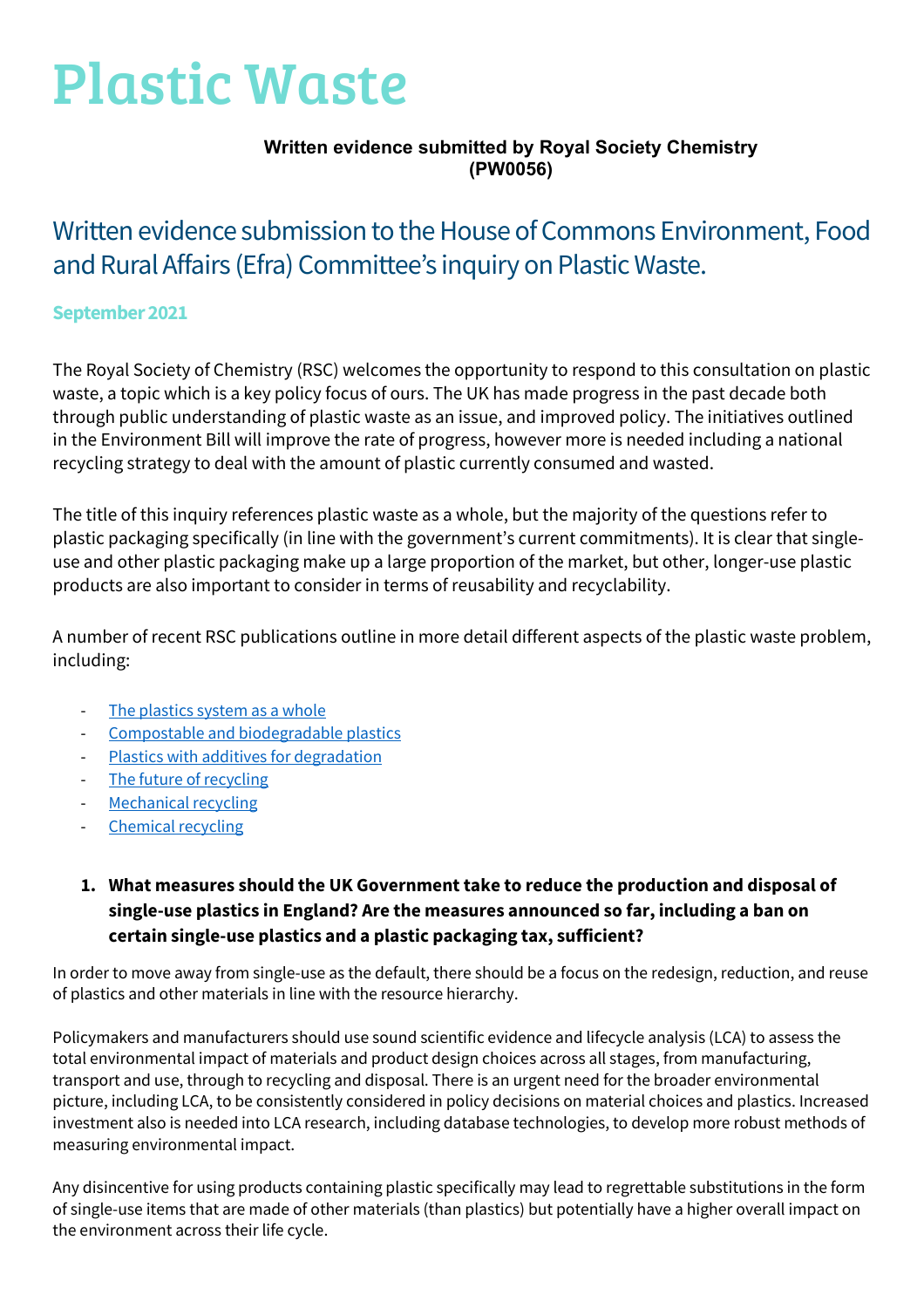There are many areas where further collaboration is needed, for example in behavioural studies on recycling – a better understanding of citizen choices around plastics could allow reuse and reduction of plastics to be implemented, and collection for recycling to be optimised.

The plastic packaging tax mentioned relates to the amount of recycled content used in plastic packaging manufacturing, rather than the production of plastic packaging as a whole. Therefore, it is not clear that introduction of this tax on its own will limit the number of single-use plastics on the market.

'Policy objective: The tax will provide a clear economic incentive for businesses to use recycled material in the production of plastic packaging, which will create greater demand for this material and in turn stimulate increased levels of recycling and collection of plastic waste, diverting it away from landfill or incineration.'[1](#page-1-0)

Sustainable alternatives to single-use plastics can be promoted by investment in appropriate scientific research, both at the fundamental and applied stage. We would also recommend the introduction of product requirements that embrace an ecodesign approach to ensure that products and components are made durable, repairable and reusable.

### **2. How should alternatives to plastic consumption be identified and supported, without resorting to more environmentally damaging options?**

Developments in chemistry, and collaborations across disciplines and sectors, are and will be key to understanding and mitigating the impact of plastics in the environment b and developing sustainable alternatives to reduce plastic consumption.

Investment is needed to support early-stage research into the chemistry of plastic materials and their alternatives, including designing plastics derived from sustainable starting materials, changing plastic design for different consumer behaviours eg reusable plastic cups/bottles, and innovative environmentally biodegradable materials that are proven to be safe and sustainable.

Decisions should rely on sound science and research that is in constant dialogue with experts on collection and treatment infrastructure, citizen behaviour, policy and legislation, and manufacturing requirements. Industry will also be an important change maker here. Any measures should be designed to tackle the problem at the scale required, while avoiding unintended consequences.

As detailed in our response to question 1, in order to avoid unintended negative consequences of introducing plastic alternatives, policymakers, researchers and manufacturers should use evidence and lifecycle analysis (LCA) in decision making.

As more sustainable plastics or plastic alternatives are introduced to the market, citizens are faced with the decision of which products to buy and how to dispose of them. For example, the current confusion around the disposal of biodegradable plastic products, as well as the lack of infrastructure for dealing with them at end of life, may mean some biodegradable plastics end up doing more harm than good.

Any future plastic alternatives will require appropriate infrastructure to be in place as well as labelling of products that includes clear instructions on their intended use and disposal.

## **3. Is the UK Government's target of eliminating avoidable plastic waste by 2042 ambitious enough?**

In the government's target, the term 'avoidable' is defined as 'when the plastic could have been reused or recycled; when a reusable or recyclable alternative could have been used instead; or when it could have been composted or biodegraded in the open environment'.

<span id="page-1-0"></span><sup>1</sup> <https://www.gov.uk/government/publications/introduction-of-plastic-packaging-tax/plastic-packaging-tax>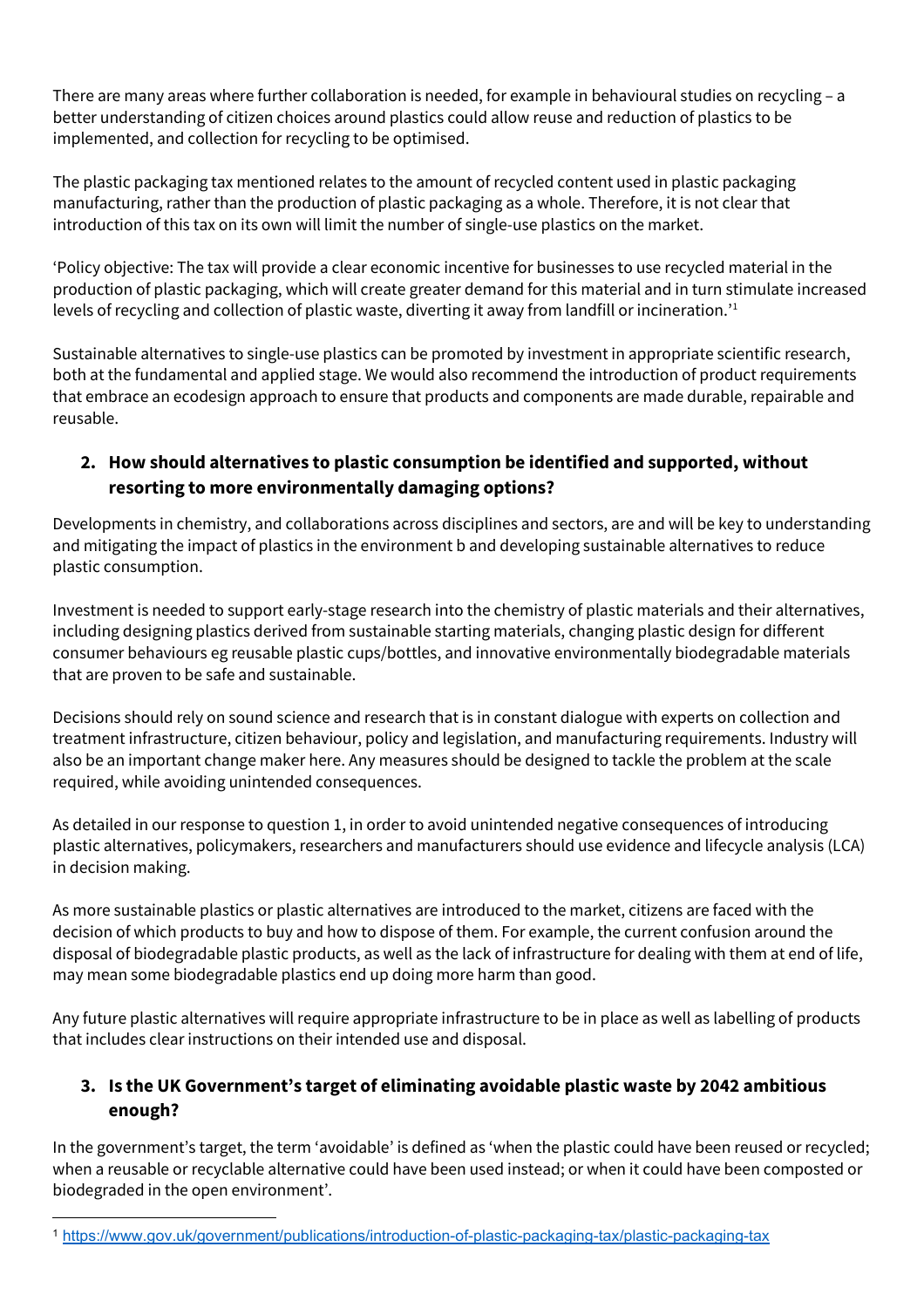We note that this target covers all plastic waste, not just single-use or packaging. The target doesn't make reference to reducing the overall consumption of plastic (except through reuse). The resource hierarchy (below) shows there should be a consideration for rethinking and redesigning plastic products, as well as reducing consumption, ahead of reuse and recycling.



We would also note some hesitation with the phrase 'biodegraded in the open environment', as even for plastics that are proven to be fully biodegradable, release to the open environment should not be the intended disposal route.

Our recent publication ['The future of recycling'](https://www.rsc.org/globalassets/22-new-perspectives/sustainability/progressive-plastics/explainers/rsc-explainer-4---the-future-of-recycling.pdf) outlines a number of priority measures that could improve the overall recycling rate for the UK.

#### **4. Will the UK Government be able to achieve its shorter-term ambition of working towards all plastic packaging placed on the market being recyclable, reusable or compostable by 2025?**

To align with the resource hierarchy framework, effort should be directed towards reducing plastic consumption and reusing products before eventual recycling or composting.

Currently, most commonly-used plastics **can be** recycled. However, due to a variety of reasons – including inconsistent collection, inadequate infrastructure and low-quality sorting – a relatively small proportion of UK plastic **is** recycled.

As well as working towards packaging being technically recyclable, the government must therefore put in place measures to improve the likelihood of the product actually being recycled, including long term quality recycling infrastructure.

We would advise caution in incentivising the use of compostable plastics for general packaging uses without the appropriate infrastructure to capture them as a separate waste stream. The current most likely destinations for compostable plastics are landfill and incineration, which means any environmental benefits are not captured. Compostable plastics are best used for specific applications, where collection and proper processing is easily facilitated to avoid loss into other waste streams, or contamination of recycling. For example, with caddy liners for food waste bins, the best end of life pathway is facilitated as part of the use of the product.

To ensure that the benefits of biodegradable and compostable plastics can be captured, more efforts are needed to ensure that they end up at their intended end of life destinations. This will require appropriate infrastructure to be in place as well as labelling of products that includes clear instructions on their intended disposal.

The RSC has compiled a number of resources that explore what a sustainable future for plastics could look like, including in terms of the challenges and opportunities aroun[d compostable and biodegradable plastics,](https://www.rsc.org/globalassets/22-new-perspectives/sustainability/progressive-plastics/explainers/rsc-explainer-2---compostable-and-biodegradable-plastics.pdf) and [plastics with additives for degradation.](https://www.rsc.org/globalassets/22-new-perspectives/sustainability/progressive-plastics/explainers/rsc-explainer-3---additives-for-degradable-plastics.pdf)